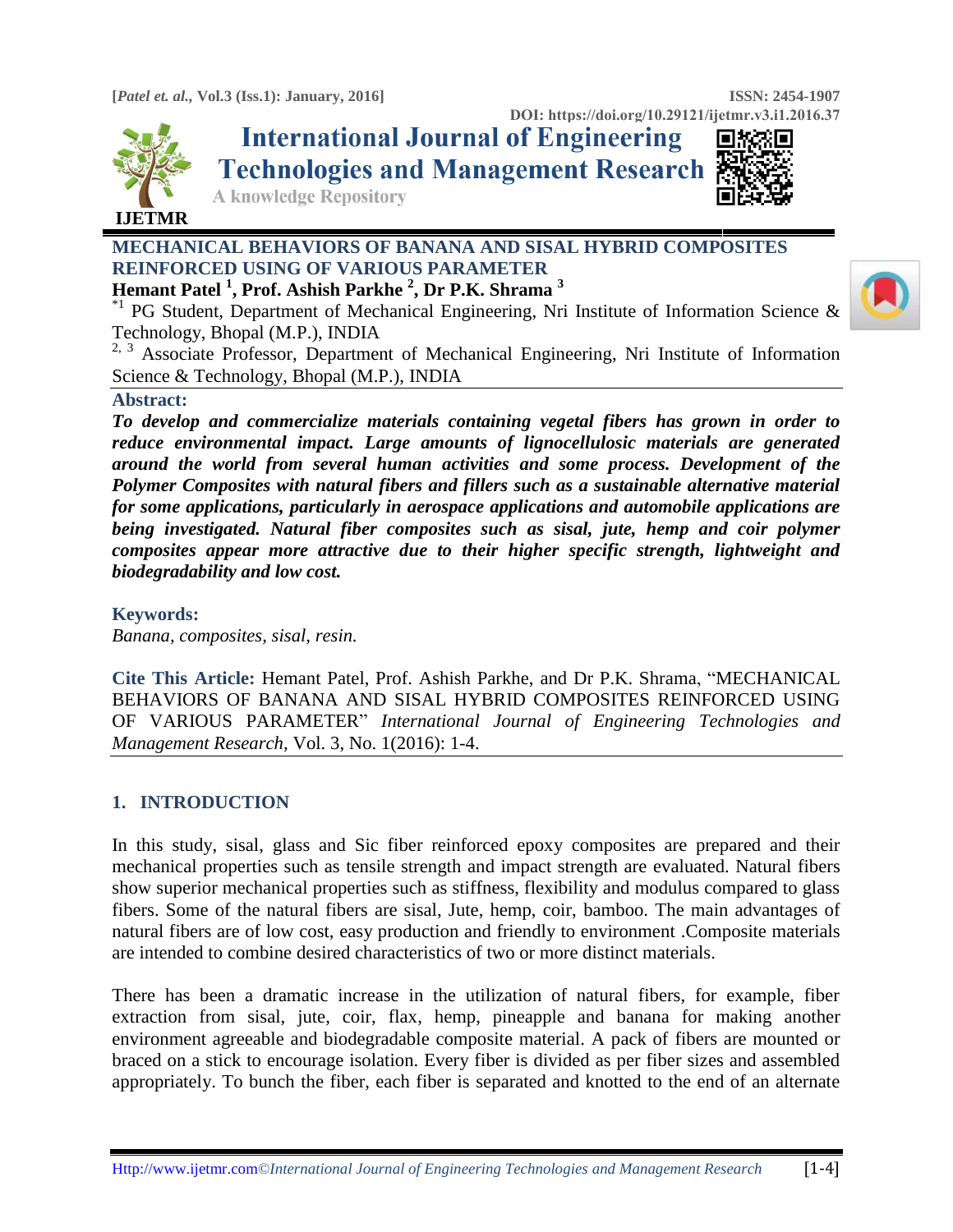fiber manually. The partition and knotting is repeated until bundles of unknotted fibers are finished to structure a long persistent strand.

## **2. PROCESS**

The processes are repeated till six layers of glass fiber and five layers of sisal fiber got over. The epoxy resin applied is distributed to the entire surface by means of a roller. The air gaps are formed between the layers during the processing were gently squeezed out. The processed wet composite were then pressed hard and the excess resin is removed and dried. Finally these specimens were hydraulic pressed to force the air present in between the fibers and resin, and then kept for several hours to get the perfect samples. After the composite material dried completely, the composite material was taken out from the hydraulic press and rough edges were neatly cut and removed as per the required ASTM standards. Two types of composites were prepared one is with addition of silicon carbide filler (3, 6, 9 wt. %) and another one is without addition of silicon carbide filler.

### **3. FIBER ATTRIBUTES AFFECTING POLYMER COMPOSITE PROPERTIES**

Large sources are cotton, Flax, jute, sisal, and by products from the cultivation of corn, wheat, rice, sugarcane, pineapple, banana and coconut. The dimensions of unit cells in a Fiber determine the structure and also influence the Fiber properties are affecting consequently the polymeric composite properties. The amount of each element as well as morphology and properties of Fibers are dependent on the plant species, crop production, place of extraction, plant age, plant part chosen and soil conditions. Variables are represent one of the prominent barriers Lignocellulosic. Fibers are characterized by their cellular structures composed by cells that contains crystalline (highly ordered) and amorphous (disordered) regions interconnected through lignin and hemicellulose Fragments.

## **4. LIGNOCELLULOSIC FIBERS/THERMOSET MATRICES COMPOSITES**

The main thermoset resins are used in the production of composite materials are unsaturated polyesters, derived esters, phenolic, amino, epoxy and furans. The physical and mechanical properties of thermoset resins commonly used. The unsaturated polyesters present a wide range of properties and, consequently applications. This material has as advantages, compared with other resins, the ability to cure at room temperature, good mechanical properties and transparency, besides being produced on a large scale. The use of natural fibers as reinforcement for unsaturated polyester has been widely reported in studies involving the sisal, jute, flax, coconut, banana, pineapple, hemp, curaua and sugarcane bagasse fibers. Epoxy resins used for composites have high mechanical strength and environmental degradation resistance and are commonly used in the aerospace and naval industries. Epoxy resin reinforced with natural fibers is widespread in works involving sisal, jute, flax, coconut, banana, pineapple, cotton and hemp fibers.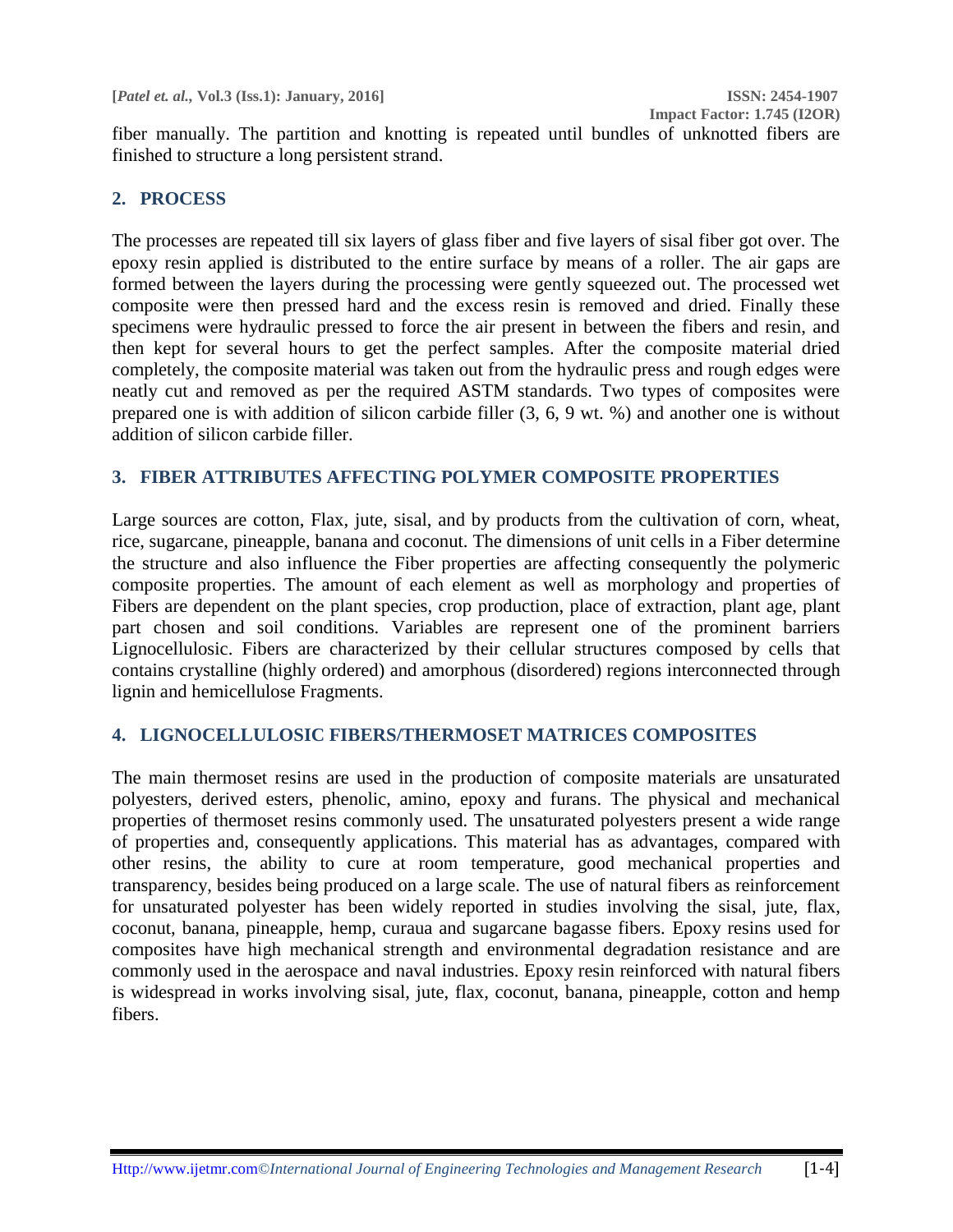### **5. MATERIALS AND METHODS**

### **Fibers**

The spesia lampas and Hibiscus cannabinus plants stems are collected from the trees in wet condition are soaked in water and washed totally with distilled water to remove scaling substance and finally dried in sunlight to get clean fine fibers. By retting process thin fibers can be extracted from green and wet condition of the stem for better mechanical properties.

#### **Fiber Surface Treatment**

The quality of a fiber reinforced composite depends on fiber-matrix interface because of this acts as a binder and transfers stress between the matrix and fibers. Bonding between fibers and binder can be increased by chemical treatment of fibers using chemical agent like sodium hydroxide (NaOH). Water by volume is added with 2% of NaOH for treatment process. Fibers are soaked in the alkaline solution for 24 hours, then washed thoroughly with distilled water and dried for 24 hours to remove residues of alkali. Bonding property can be improved by wetting of fibers with the matrix. Chemical treatment of fibers is necessary to improve mechanical properties and bonding between fiber and matrix.

#### **Preparation of Hybrid Composite**

The fabrication of two composite materials is carried out through the hand lay-up technique. Fiber of required dimension is placed on the surface of above prepared mixture. The mixture of resin, accelerator and catalyst are added proportionally by mixing thoroughly and laid upon the mat. Rollers are used to remove entrapped air and uniform distribution of resin on the fiber. The resin is mixed with suitable proportions of accelerator, promoter and catalyst. The resinimpregnated fiber is laid on the prepared mold to a desired thickness and pressed with hand roller to eliminate any entrapped air bubbles and extra resin there after dried properly.

### **6. TESTING OF COMPOSITE**

### **Flexural Test**

Inclusion of natural fibers in composites increases ability to withstand bending and flexural strength. Flexural strength is the maximum stress in outer specimen at the moment of break. When the homogeneous elastic material is tested with three-point system, the maximum stress are occurs at the midpoint. The dimensions and thickness of specimen were measured and recorded.

#### **Flexural Modulus Test**

Flexural Modulus is measured of stiffness during the starting of bending process. Modulus of tangent is the ratio within the elastic limit of stress to corresponding strain.

### *7. REFERENCES*

*[1] Haris M.R.H.M., Noorsal K., The Preparation and Characterization of Esterified Banana Trunk Fibers/Poly(vinyl alcohol) Blend Film, Polymer-Plastics Technology and Engineering; 2010; 49(13): 1378-1384. DOI: 10.1080/03602559.2010.512324.*